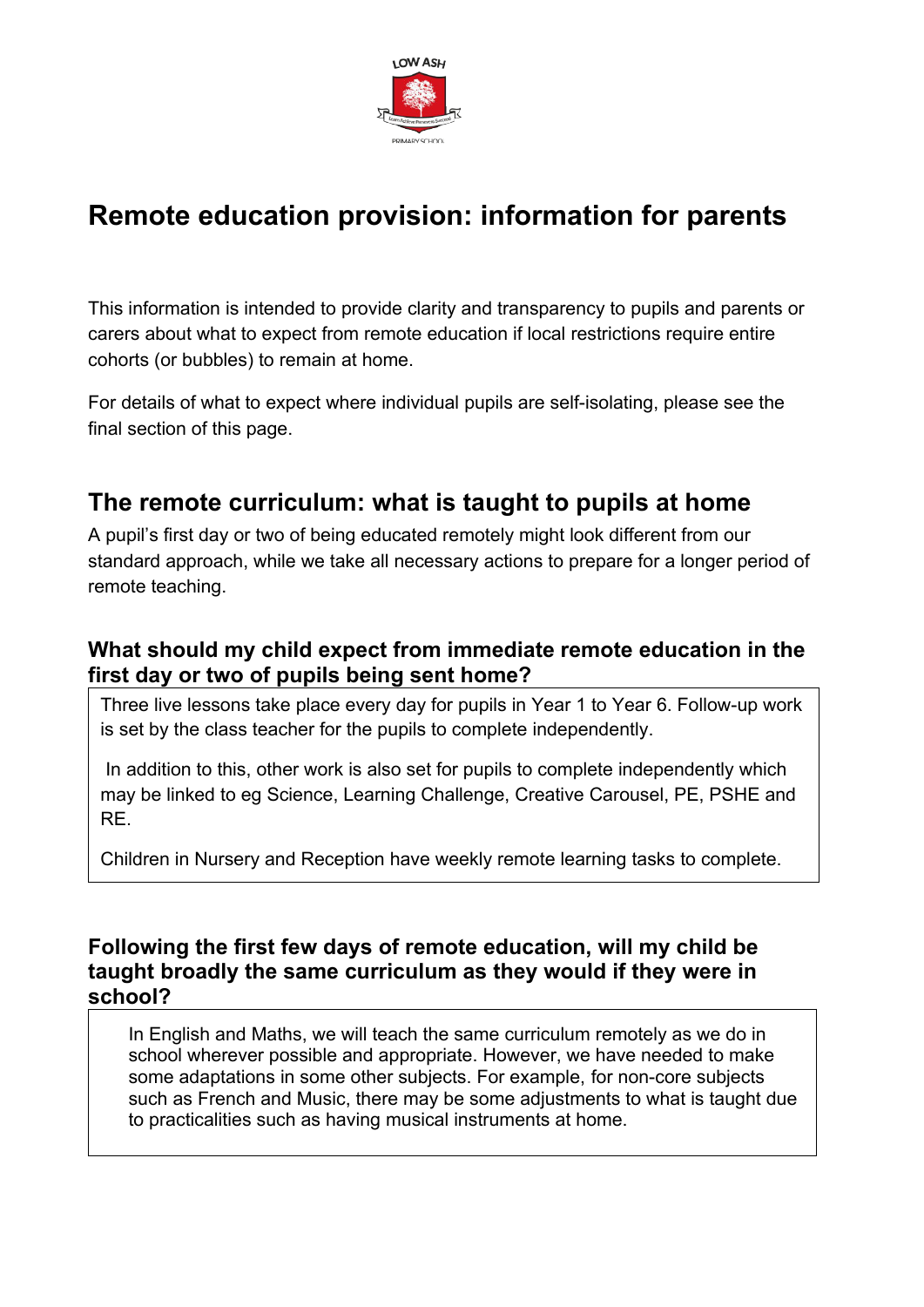## **Remote teaching and study time each day**

## **How long can I expect work set by the school to take my child each day?**

We expect that remote education (including remote teaching and independent work) will take pupils broadly the following number of hours each day:

The quantity of work issued to pupils will vary depending on the year group, but will provide 3 hours of learning for children in Key Stage 1 and 4 hours for pupils in Key Stage 2.

Each week, parents and carers of pupils in Nursery and Reception receive an overview sheet with learning tasks to complete. Recordings of stories read by the class teachers as well as phonics lessons are also sent out so that parents/carers can share them with their child.

## **Accessing remote education**

### **How will my child access any online remote education you are providing?**

Pupils in Year 1-6 use Google Classroom to access remote learning activities and tasks. Google Classroom is also used to broadcast 'live lessons' to them. Before accessing a Google Classroom live lesson, parents/carers and pupils sign a 'Google Classroom Live Lesson Agreement'. If a pupil is unable to access a live lesson, then they can view a recording at a later time.

## **If my child does not have digital or online access at home, how will you support them to access remote education?**

We recognise that some pupils may not have suitable online access at home. We take the following approaches to support those pupils to access remote education:

For pupils who cannot access digital devices at home, the school will, where possible, apply for technology support through their Local Authority. A small number of iPads will be provided to pupils who do not have access to a device at home. A loan agreement will be signed by the parent/carer. Work packs will also be made available for pupils who do not have access to the internet where there is no alternative – these packs can be collected from school by arrangement with the class teacher.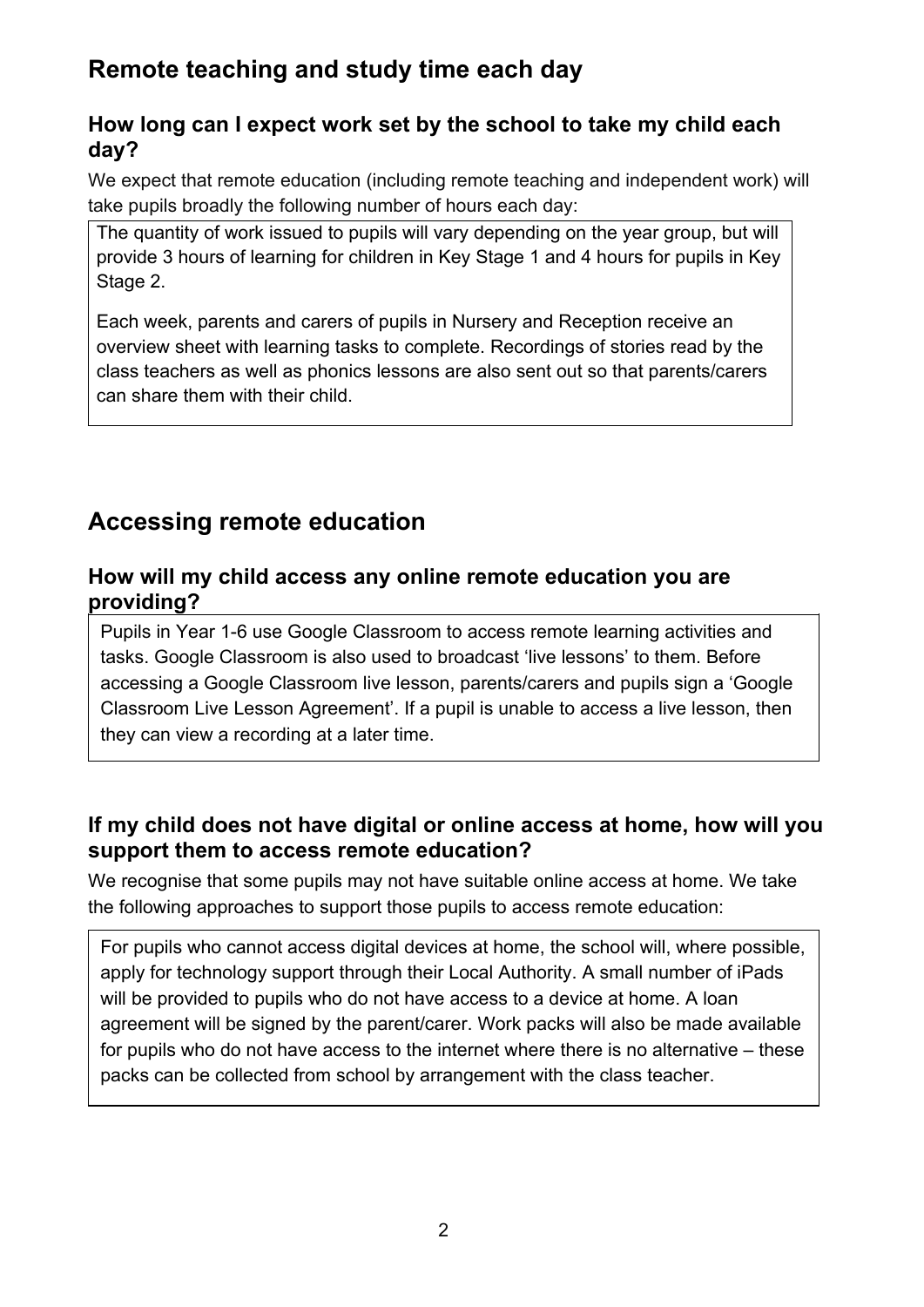### **How will my child be taught remotely?**

We use a combination of the following approaches to teach pupils remotely.

#### **Nursery and Reception**

Weekly plans with ideas of activities to do and links to websites are sent home. These cover phonics, reading, writing, maths, craft, exercise and baking. Phonics lessons and stories read by the class teachers are also being sent home as videos.

#### **Years 1 -6**

Three live lessons take place each morning for up to 1/2 an hour each in reading/ phonics/spelling, English/Writing and maths. These lessons are taught to the pupils at home and pupils in school at the same time. Additional pupils watch sessions when they are not live.

Work set is linked to the session and then submitted through Google Classroom and general/personal feedback is given.

Work for the afternoon is varied and might be linked to Learning Challenge (e.g.an activity on global warming), Science, PSHE, French, a recorded PE session, tasks linked to Creative Carousel (art, cooking, sewing, DT & gardening), listening to the teacher continue to read the class reading book or a

## **Engagement and feedback**

### **What are your expectations for my child's engagement and the support that we as parents and carers should provide at home?**

We ask that you:

- support your child with remote learning to the best of your ability
- seek support from school if your child is finding any aspect of remote learning difficult – this can be done by using the year group email
- encourage your child to treat the lessons as a school day, including wearing uniform and arriving to the live lessons on time
- make sure that your child is learning in a suitable 'public' living area within the home with an appropriate background – 'private' living areas within the home, such as bedrooms, are not permitted during video communication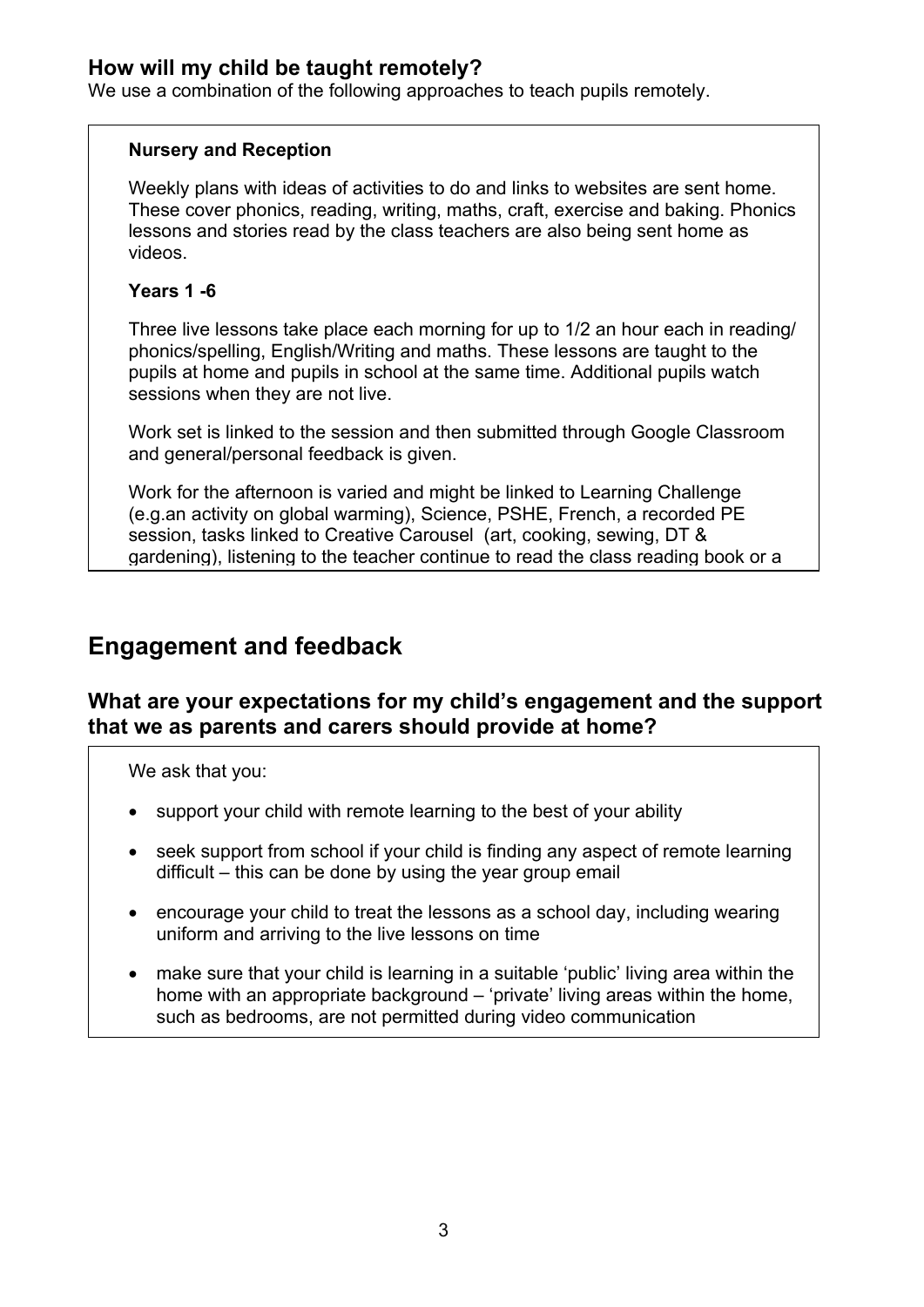**How will you check whether my child is engaging with their work and how will I be informed if there are concerns?**

- Teaching staff will take a register each day so that they know who has taken part in the live lessons or who has accessed the recorded lessons later in the day
- Teaching staff will contact parents via telephone if their child is not attending the lessons or completing their schoolwork to a good standard so that, together, a suitable resolution can be found

## **How will you assess my child's work and progress?**

Feedback can take many forms and may not always mean extensive written comments for individual children. For example, whole-class feedback or quizzes marked automatically via digital platforms are also valid and effective methods, amongst many others. Our approach to feeding back on pupil work is as follows:

- Teaching staff will monitor the academic progress of all pupils, with and without access to the online learning resources, and contact parents if the child's standard of work has noticeably decreased
- The school accepts a variety of formative assessment and feedback methods, e.g. through quizzes and other digital tools from teachers, and will support them with implementing these measures for remote learning where possible

# **Additional support for pupils with particular needs**

## **How will you work with me to help my child who needs additional support from adults at home to access remote education?**

We recognise that some pupils, for example some pupils with special educational needs and disabilities (SEND), may not be able to access remote education without support from adults at home. We acknowledge the difficulties this may place on families, and we will work with parents and carers to support those pupils in the following ways:

- Ensuring that pupils with Education Health and Care (EHC) plans continue to have their needs met while learning remotely, and liaising with the coheadteacher and other organisations to make any alternate arrangements for pupils with EHC plans and Individual Health Care Plan (IHPs)
- Identifying the level of support or intervention that is required while pupils with SEND learn remotely